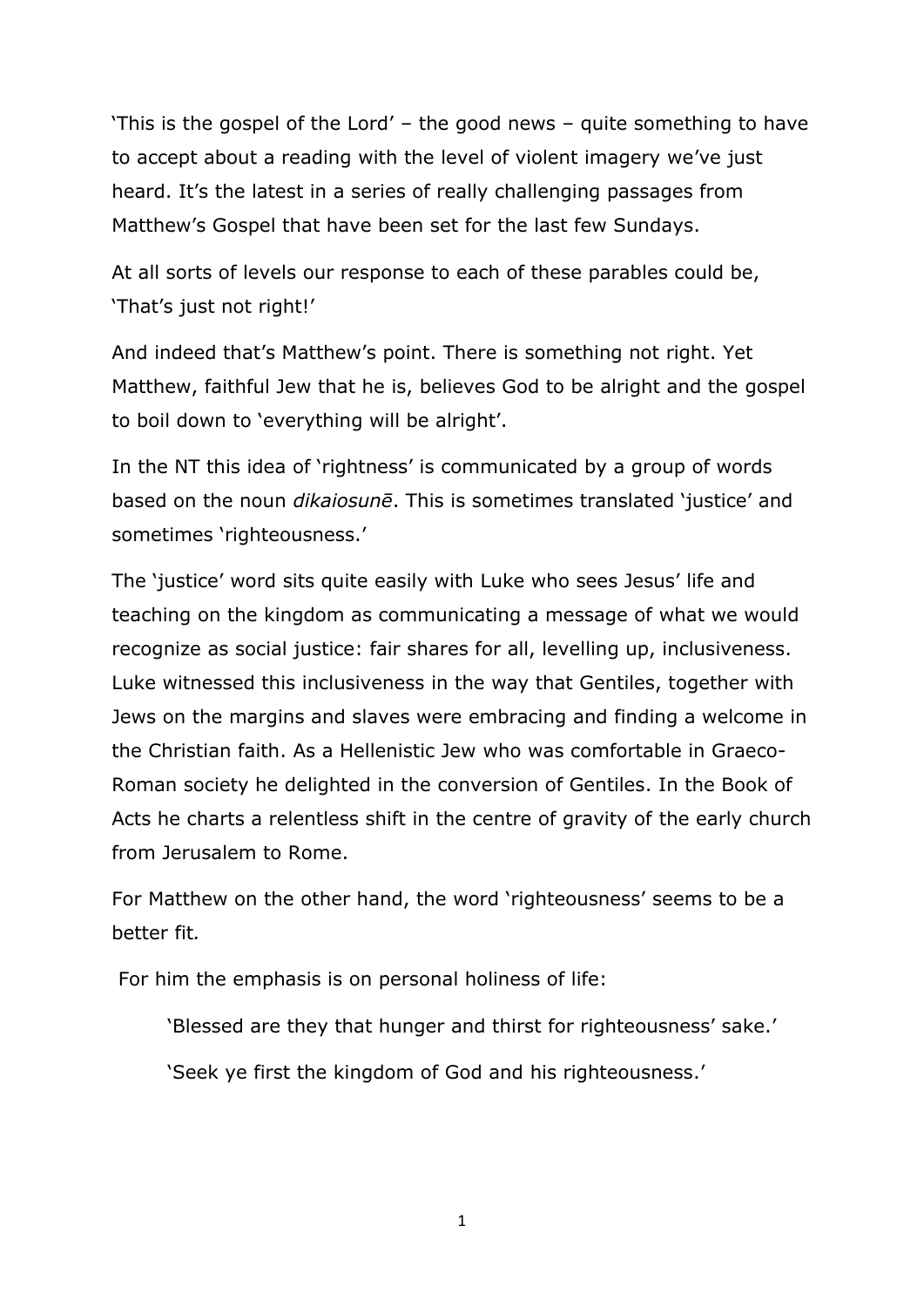Matthew was probably a Palestinian Jew and certainly trained as a rabbi. He too saw the marginal Jews and the Gentiles turning to Christ, but he felt much more acutely than Luke, the rejection of Jesus by the elite Jewish leaders. For this was his home culture, the very people who should have known better – the equivalent to our Archbishops and Bishops who in Matthew's distinctive language turn out so disappointingly to be 'blind guides'.

In these last few weeks we have heard Matthew's retelling and elaboration of a group of Jesus' parables. They take the form of laments on these blind guides' refusal of God's gracious invitation to the banquet: they carry a mix of frustration, grief, and rage. Matthew is at a point where he and his community of Jewish Christians have to face the painful fact that there is no going back and that their 'new normal' will be outside of their cradle religion. So in today's parable he literally says, 'Go to hell!' and includes his brutal signature phrase of 'wailing and gnashing of teeth.' 'You had your chance, and now you've blown it.' This is of course the same message as the parable of the tenants in the vineyard that Peter preached on last week.

But something else is troubling Matthew and his community. The people who have accepted the invitation to the banquet, who have taken over the tenancy of the vineyard don't look very promising, they don't look righteous. At least you know where you are with your own people – better the devil you know; but these are a motley crew of strangers and foreigners, probably with mixed motives, some coming out of desperation to seek asylum in the Kingdom of God.

Perhaps this may help us see where Matthew is coming from. Imagine that the Church of England hierarchy rejected Jesus' invitation to the banquet but the inhabitants of the erstwhile Calais jungle accepted it with open arms. We just might have some misgivings.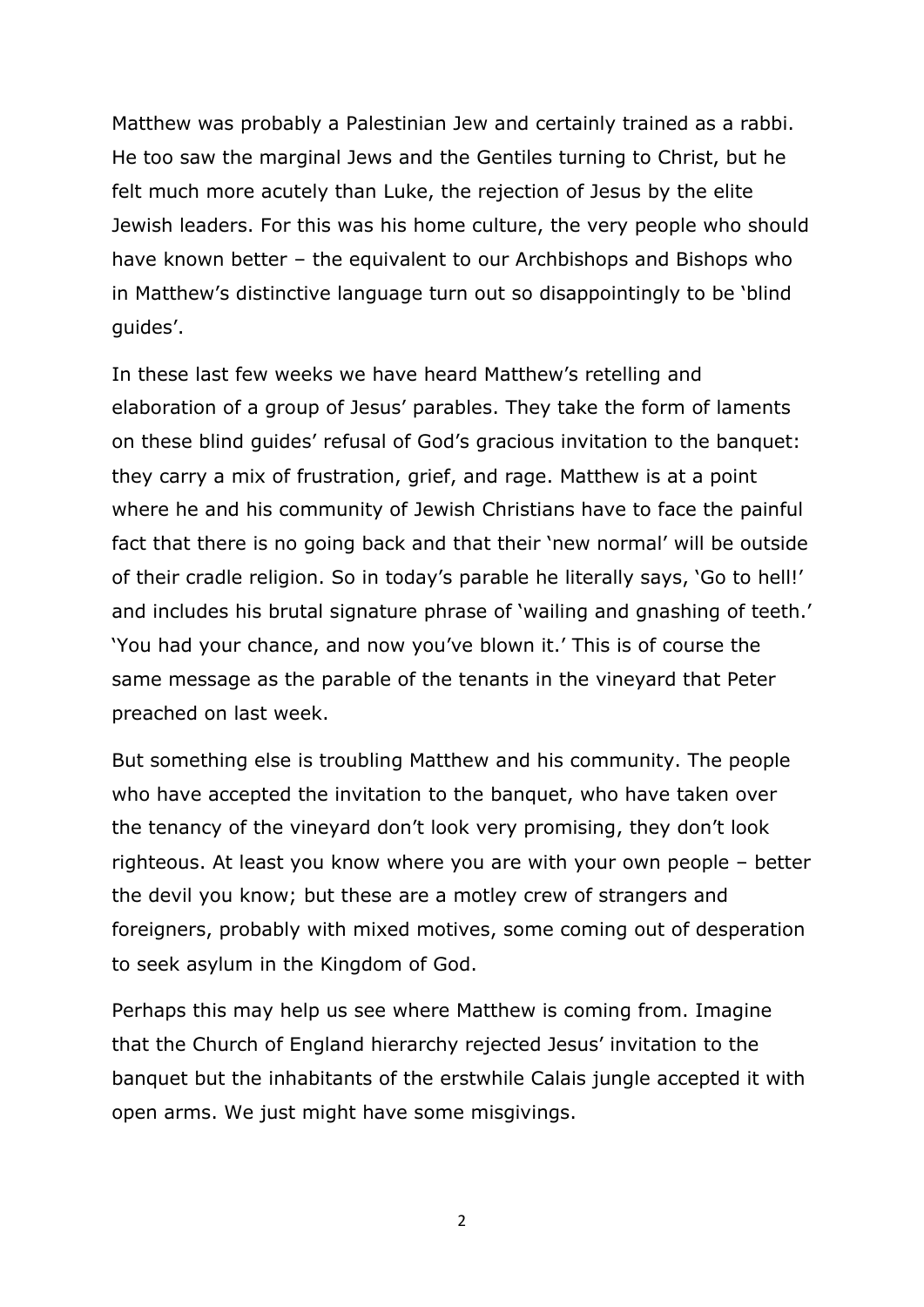Granted, many of these folk might turn out to be enriching to the community in all sorts of wonderful and unexpected ways, but some will inevitably be freeloaders, some might be criminals, even terrorists. How could we tell? Just letting them all in can't be right – can it?

This is why Matthew talks here about the slaves gathering 'both good and bad' and earlier in the gospel about wheat and tares, and good and bad fish caught in a net; and thinking back to even earlier this summer in Ross' wonderful telling of the story of the sower, of the haphazard, extravagant scattering of seed on good soil and bad.

## How can that be right?

Matthew reflects on this from several angles. The first is to observe that, like the process of planting seeds and waiting for harvest, this is a long game; you shouldn't judge by appearances because people are ultimately known by their fruit. Meanwhile his Gospel sensibly sets out some rules for managing a situation where there may be – to mix metaphors - some rotten apples in your community, whether these be natives or incomers. His focus on safeguarding is something that we need to return to afresh in the light of the report on child sexual abuse in the Church of England published this week.

Matthew also repeatedly insists that  $-$  as we regularly affirm in the creeds – ultimately everyone will be judged by God, the good separated from the bad and all made right in the end.

Finally in the very odd twist at the end of today's parable he introduces the idea of that judgement being based on what you are wearing.

Again, this can't be right can it? After so generously inviting everyone to the party are we seriously expected to believe that God will turn around and expel somebody for not sporting the correct outfit?

Here, as so often, Paul steps in to help us. He was both a Pharisee and a Roman citizen and so he could connect with both sides of the issue.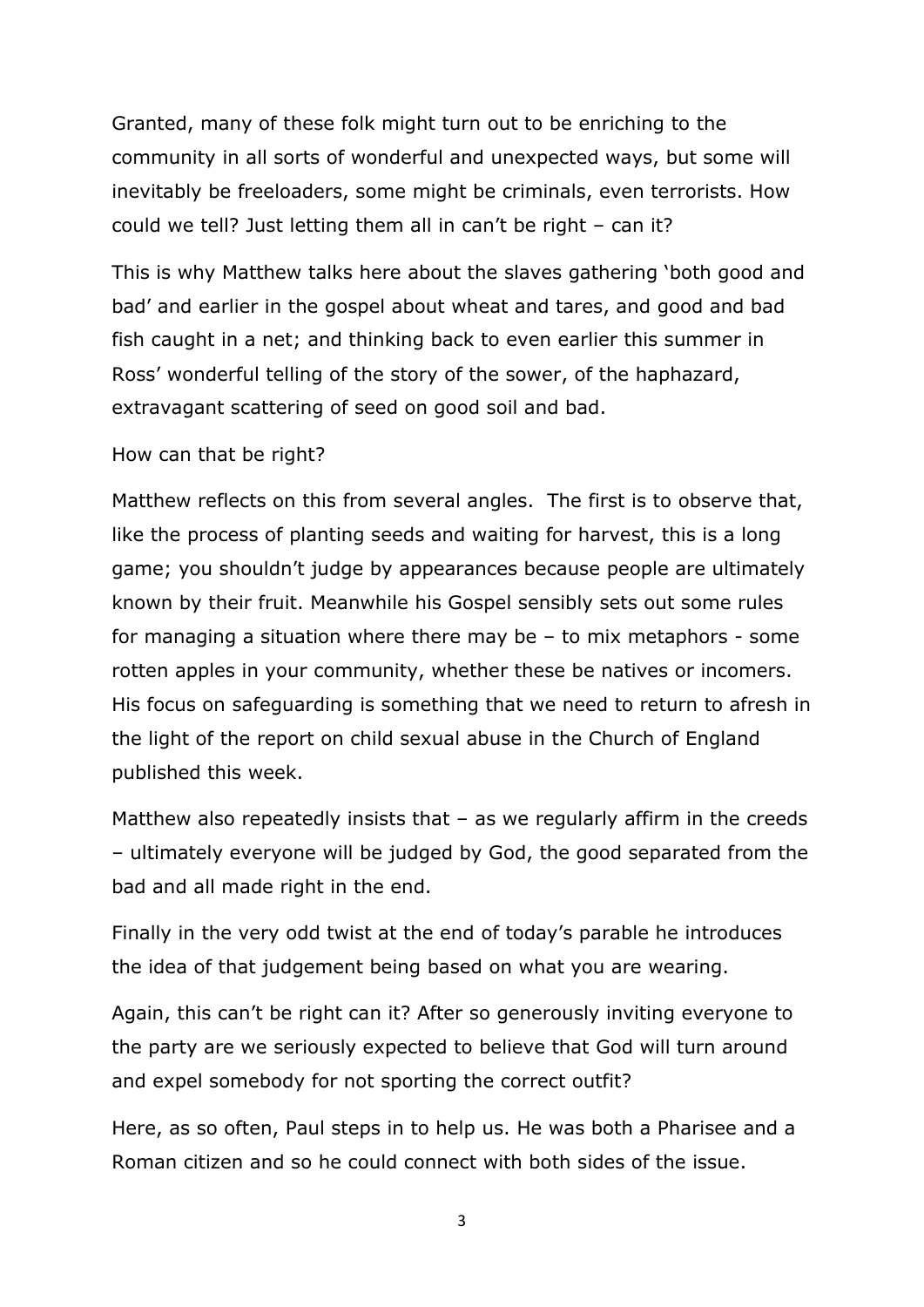Around AD55 he wrote to the Christian community in Rome, a community made up of Jews and Gentiles, and his aim was to reassure them all that things really were alright because God is a God of righteousness and justice.

Basically what Paul said was this: As Hugh reminded us in his sermon a couple of weeks ago, God is infinitely extravagant in his kindness and mercy, welcoming into the kingdom all people regardless of race, tribe, social status, culture, sex, or personal baggage.

But God isn't stupid. Paul asks a question of those who would take advantage of God:

do you despise the riches of [God's] kindness and forbearance and patience? Do you not realize that God's kindness is meant to lead you to repentance?

We need to live up to our calling, to justify God's faith in us. You don't have to meet some standard to be invited to the party but once you're there you do need to grow into the person God wants you to be.

Elsewhere Paul writes:

…beloved, clothe yourselves with compassion, kindness, humility, meekness, and patience…Above all, clothe yourselves with love, which binds everything together in perfect harmony.

Perhaps this is the wedding robe in the parable.

But where are we to get such garments? Are we doomed to be plagued throughout our lives by the worry that we aren't well-dressed enough for God?

It's here that Paul offers a new idea. He argues that, just as in the story of the prodigal son it is God who invites us to the party and it is God who provides the robe – a robe purchased with his blood. That party invitation needs to be justified but God does that himself (something Paul refers to